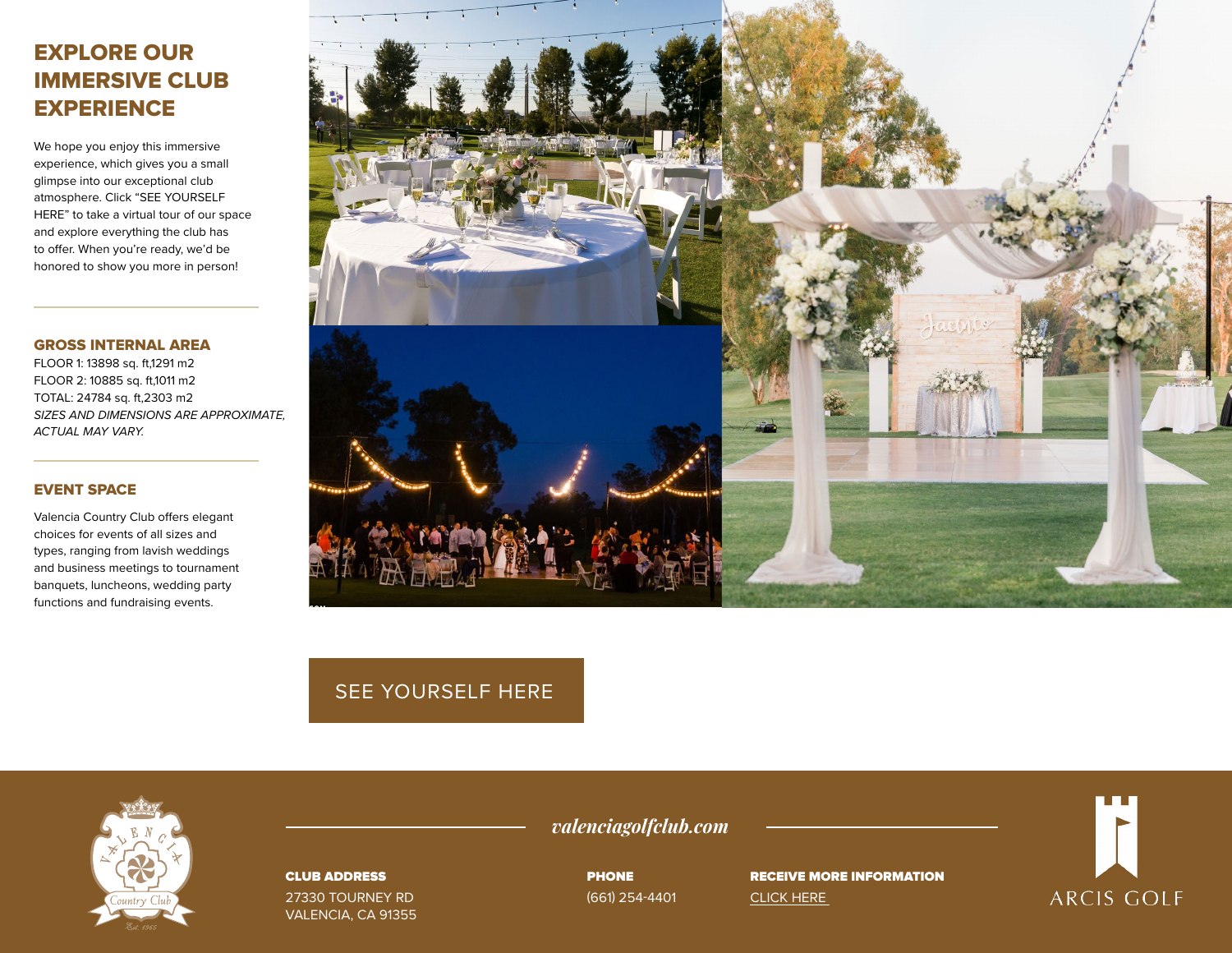### FLOOR 1

#### EVENT SPACE CAPACITIES





#### CLUB ADDRESS

27330 TOURNEY RD VALENCIA, CA 91355 *valenciagolfclub.com*

PHONE (661) 254-4401

RECEIVE MORE INFORMATION [CLICK HERE](https://www.valenciagolfclub.com/private-events-vm) 

n Film **ARCIS GOLF**